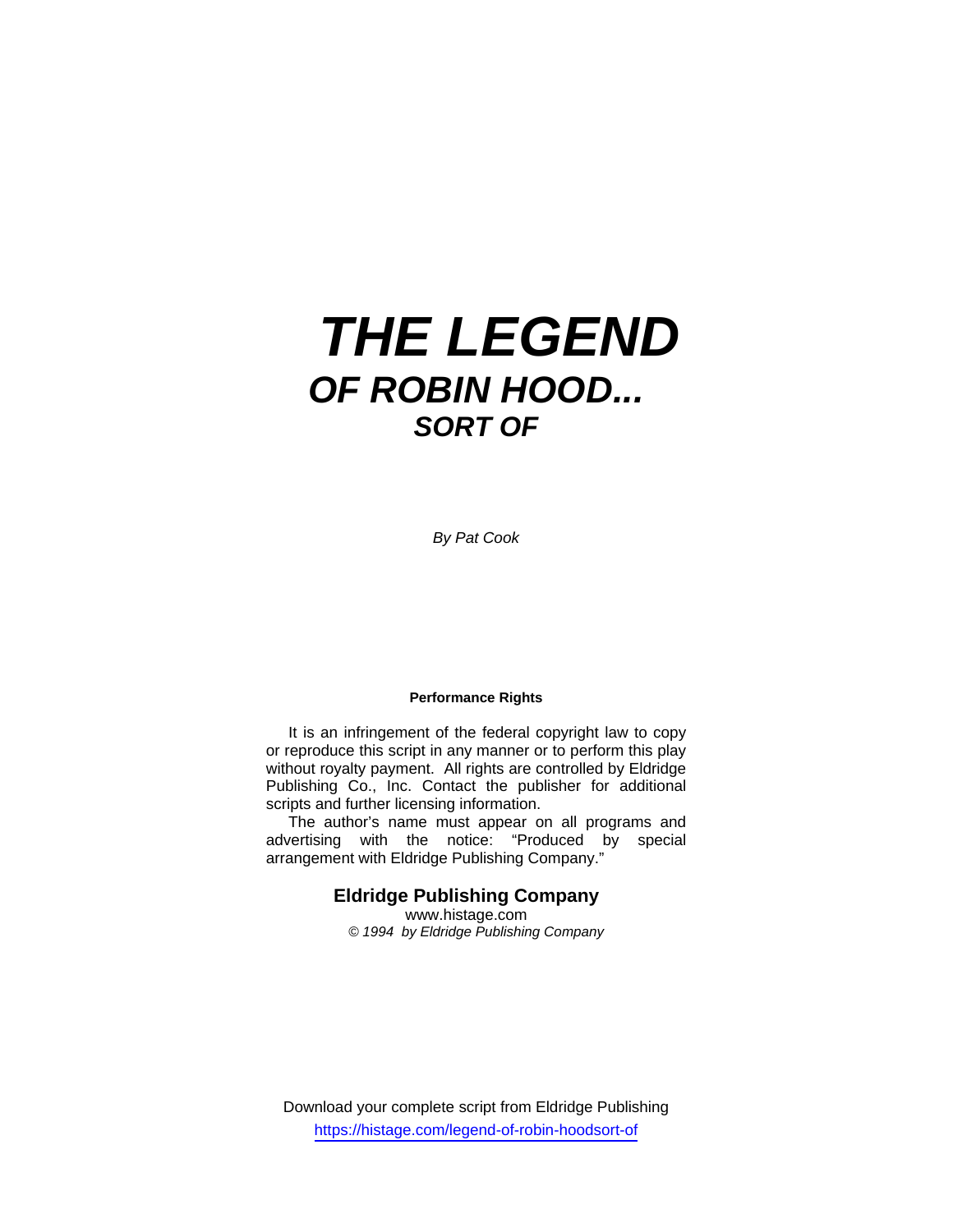### **STORY OF THE PLAY**

 Would you like to hear the legend of Robin Hood? If your answer is "I Sherwood," then hitch up your guantlets and get ready to laugh. This hilarious send up of the Robin Hood story leaves no stone unturned or, at least, tripped over.

 You see, it's a little known fact that the famous English bandit was a bit of a klutz. As a kid he practiced with a bow and violin instead of a bow and arrow, so naturally to fight the king's injustices he needed his famous band of women. Women? That's what you get when you send Little John to do the recruiting!

 But just as the ladies are persuaded that after they steal from the rich they *have* to give the goodies to the poor, Robin is tricked by a rhyming witch and is taken captive by the evil Sheriff of Nottingham. At the palace, King John, far from sounding like royalty with his hick accent, holds a festival to trap all of Robin's followers.

 Sword play and derring-do plus a lot of cheap tricks allow goodness to triumph over evil and Robin Hood to win the hand of the lovely Maid Marian. Needs only two easy sets, the forest and throne room. Here's a high-spirited romp that's right on target!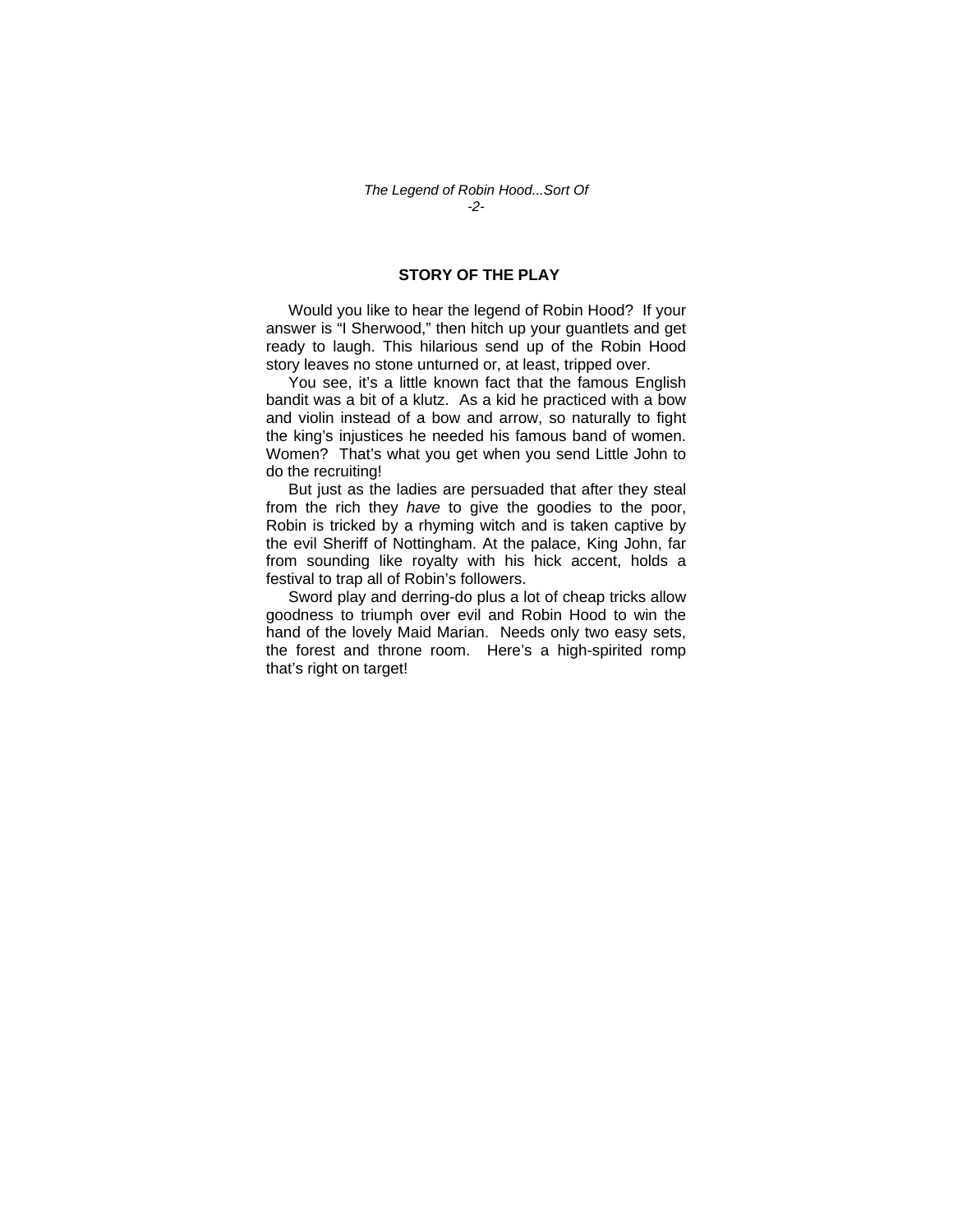*The Legend of Robin Hood...Sort Of -3-*

## **CAST**

*(5 men, 8 women, extras as Peasants or Palace Guards)*

**KING JOHN**: A selfish king with a deep accent. **ROBIN**: A bit of a klutz but lovable. **SHERIFF of NOTTINGHAM: Nicely evil. MARIAN**: A self absorbed lady who loves Robin. **LITTLE JOHN**: A big hulk of a guy. **FRIAR**: A portly man of the cloth (doubles as King Richard). **WITCH WAYE**: A rhyming witch. **ANNIE**: A peasant who becomes one of Robin's merry persons. **FREIDA**: Another. **SUE**: Another **GUARD 1**: Attendant for the king. **SELLER 1**: Sells spices (doubles as a Guard). **SELLER 2**: Sells Italian foods(doubles as a Guard).

**Time:** The deep dark past when knighthood was in flower.

**Place:** Sherwood Forest and King John's castle.

**SFX:** Fight bell, snoring.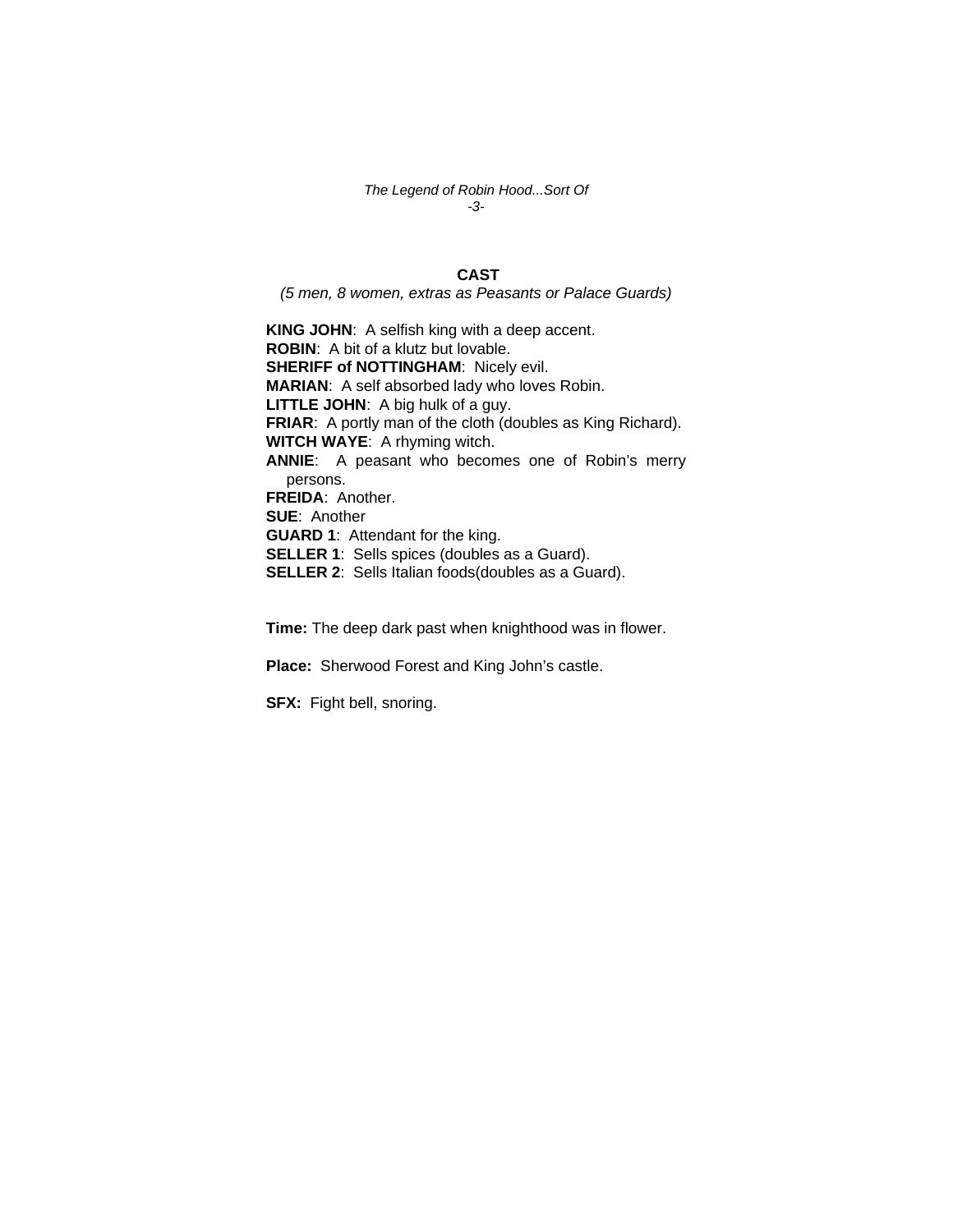#### **SETTING**

 The setting for this tale calls for a practically bare stage. Act I takes place in Sherwood Forest. For the stream and bridge you'll need a long roll of blue fabric, several large wooden blocks and a board to lay between them. Act II takes place in the castle with throne and banners. There is a large trunk perched on a covered table on the SR side of the proscenium. Underneath the table is a large cage. The table's far end is offstage, allowing props and actors to literally enter onstage underneath the table and through the trunk when it is open.

#### **COSTUMES**

 Actors should wear simple, loose-fitting shirts and trousers in bright colors. A simple hood, vest, hat, etc. can be added and will be both effective and easy for quick changes. King John, Marian, and King Richard, should dress more royally. The Palace Guards should dress in uniform and Witch Waye should be in black with a cloak. The Friar will need a long monk's robe with rope belt for Act I and peasant clothes for Act II. Little John will need a cape and top hat for Act II. The Sheriff, who has a mustache and goatee, needs a large, star-shaped badge with the word "Fuzz" on it and an extra monk's hood and robe. In Act I, Freida will need a vest with three arrows attached at the back and all three ladies, Annie, Sue, and Freida, will need veils for Act II. Also in Act II Annie will need a monk's robe and Robin will need a dress and veil.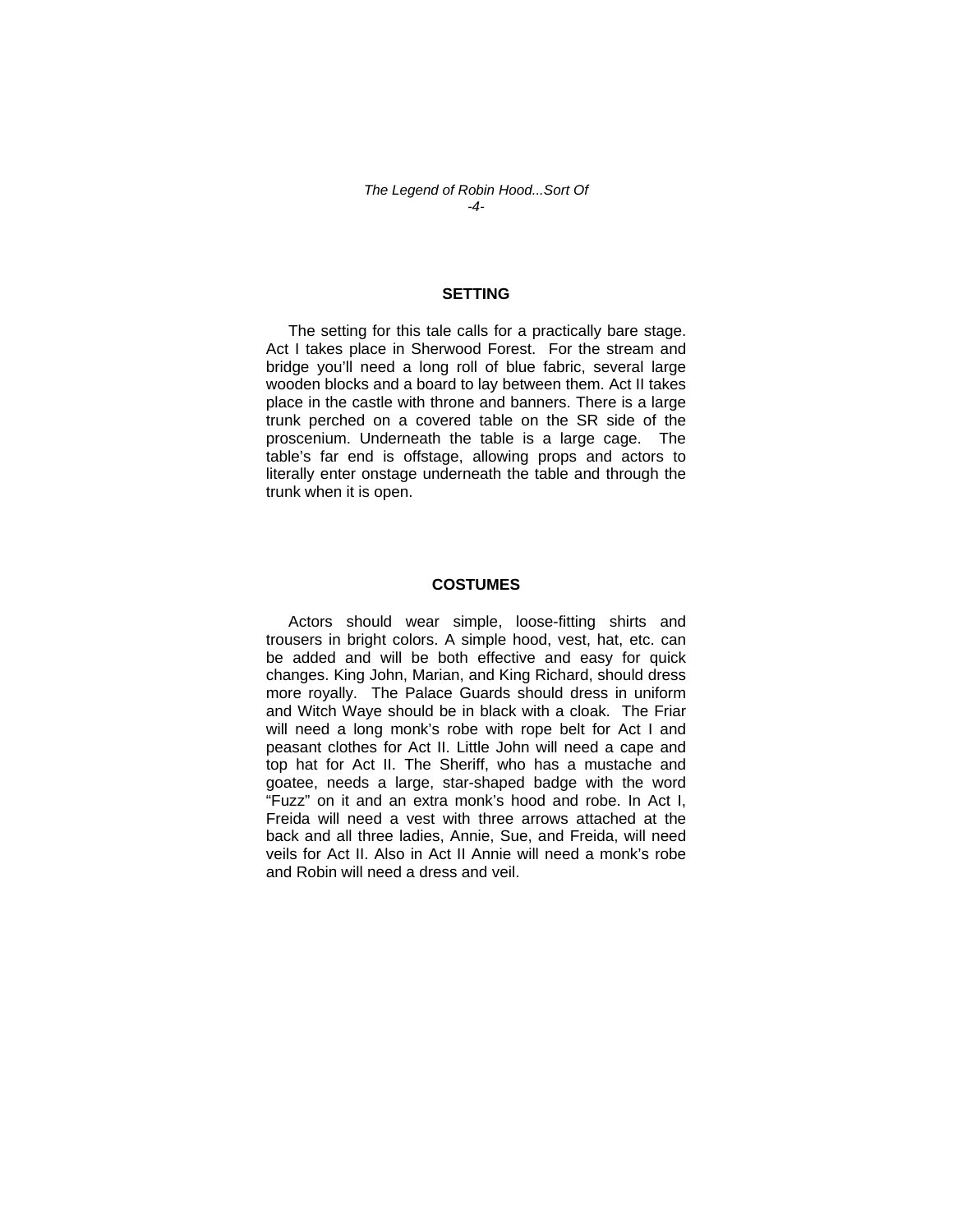#### *The Legend of Robin Hood...Sort Of -5-*

#### **ACT I**

*(AT RISE: In Sherwood Forest. Several humble peasant women, including FREIDA, ANNIE, SUE, and any EXTRAS, are upset about King John.)* 

FREIDA: Oh, what are we to do? That wretched King has taken all of our property and still he wants more.

ANNIE: We must stop him.

SUE: What can we do? We are only humble peasants. We need a good leader.

ROBIN: *(Sauntering in SR.)* Is this true about King John? That he is a blight on the land and a power-hungry tyrant?

ANNIE: And he doesn't brush his teeth, either.

ROBIN: Perhaps someone should speak with his highness. Sometimes, even your best friends won't tell you.

*(MARIAN enters SL, looking at one of HER nails.)* 

ROBIN: Ahh! The beautiful Maid Marian approaches. *(SHE stops and poses. The PEASANT WOMEN gag at HER preening.)* See, how radiant she is in the morning light. How delicate like a thistle, how pristine, how gentle. *(MARIAN turns HER face upstage and sneezes loudly.)* 

MARIAN: Ahcheeeeooow!!! *(SHE then fans herself with her hand.)* 

FREIDA: I wondered what was scaring all the deer off.

*(ROBIN crosses to MARIAN.)* 

ROBIN: M'lady, might I have a word with you?

MARIAN: *(Fearful.)* Oh! Are you some bandit come to carry me off? Come to rob me and then hold me for ransom? Some derelict, unwashed and ill mannered, come to transgress upon my purity?

ROBIN: No. You expecting someone else?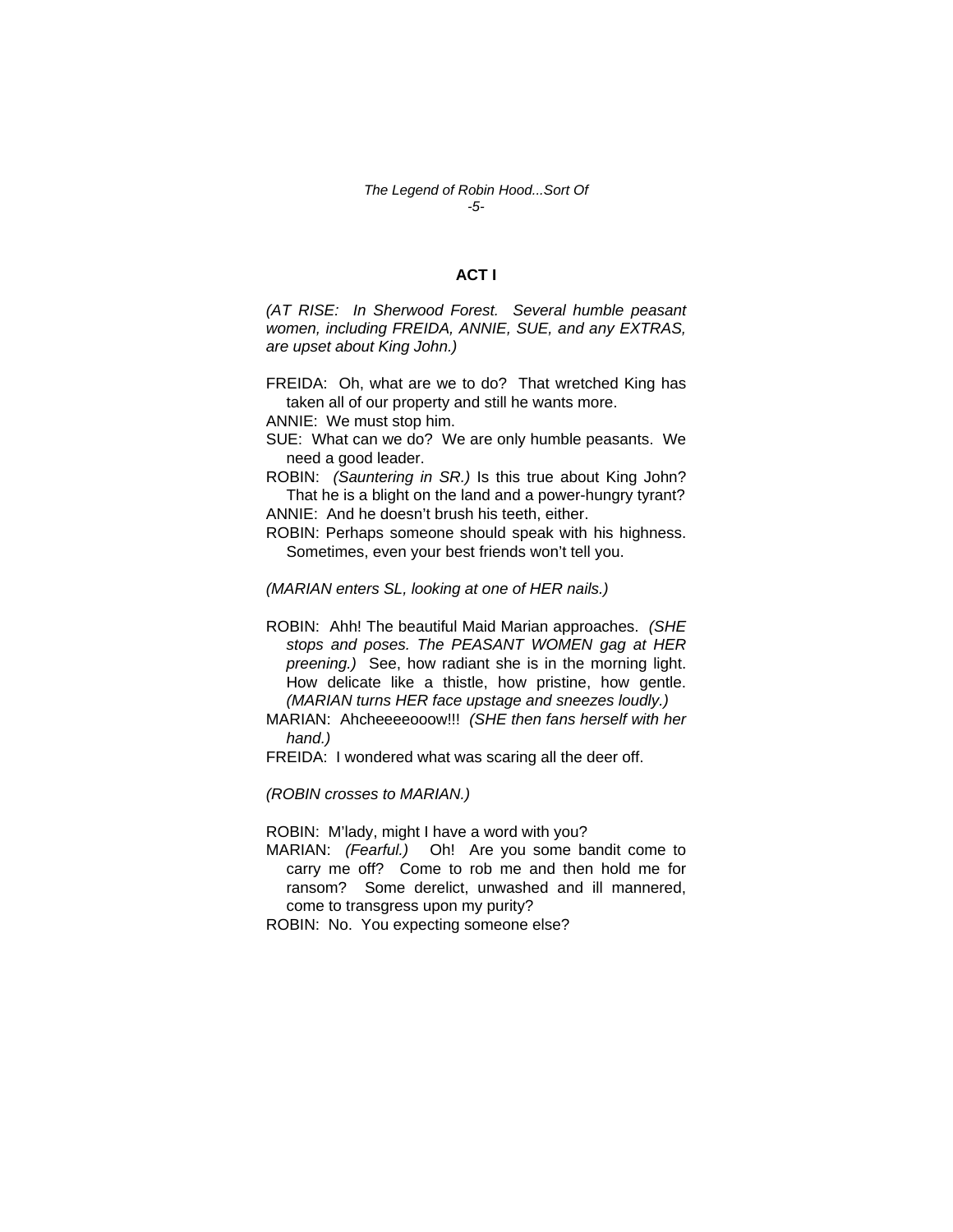MARIAN: *(Far off.)* No, I just had this dream...never mind. Who are you, knave?

ROBIN: I am Robin of Locksley, squire of the lowlands and heir to the estate south of Sherwood.

MARIAN: That's a bit windy. What do your friends call you? ROBIN: Scary.

MARIAN: Well, pray tell, Scary, what business do you have to speak to me in such a rude manner?

ROBIN: 'Tis only that I wish to speak about that wretched King John. That slug, that rat, that pond scum.

MARIAN: He's my uncle.

ROBIN: *(Quickly changing.)* I hear he's a good dancer.

MARIAN: Robin of Locksley. I believe, perchance, I have heard of you. *(The PEASANT WOMEN exit in disgust.)* 

- ROBIN: *(Leads her to a large rock. THEY sit down.)* M'lady, perhaps you may think me bold but I must speak and unleash the torrent of feeling that I suddenly have for you, your beauty and your being. Do you believe in fate, m'lady?
- MARIAN: I believe that I do everything towards an end, that I was put here for a purpose and it leads me and makes me, with it's very presence, seem indeed heavy.
- ROBIN: Uh, yeah, well...I think it is that old rogue, Fate, that has chosen this day for our paths to cross. That you and I were chosen for each other and to rebel against our destinies would be sheer folly. We two are destined to meet and mingle.

MARIAN: *(Pause.)* And that line works?

- ROBIN: Please, m'lady, whatever is to come, whatever lies on the road ahead, remember me in a kind light. And I shall ever be thy servant. *(HE rises, bows and kneels at HER feet.)*
- MARIAN: *(Looks down.)* Lose a contact?

*(GUARD 1 enters SL carrying a horn. SHE puts it to her lips and blows several uninspired blasts. SHE then places the horn under her arm.)*